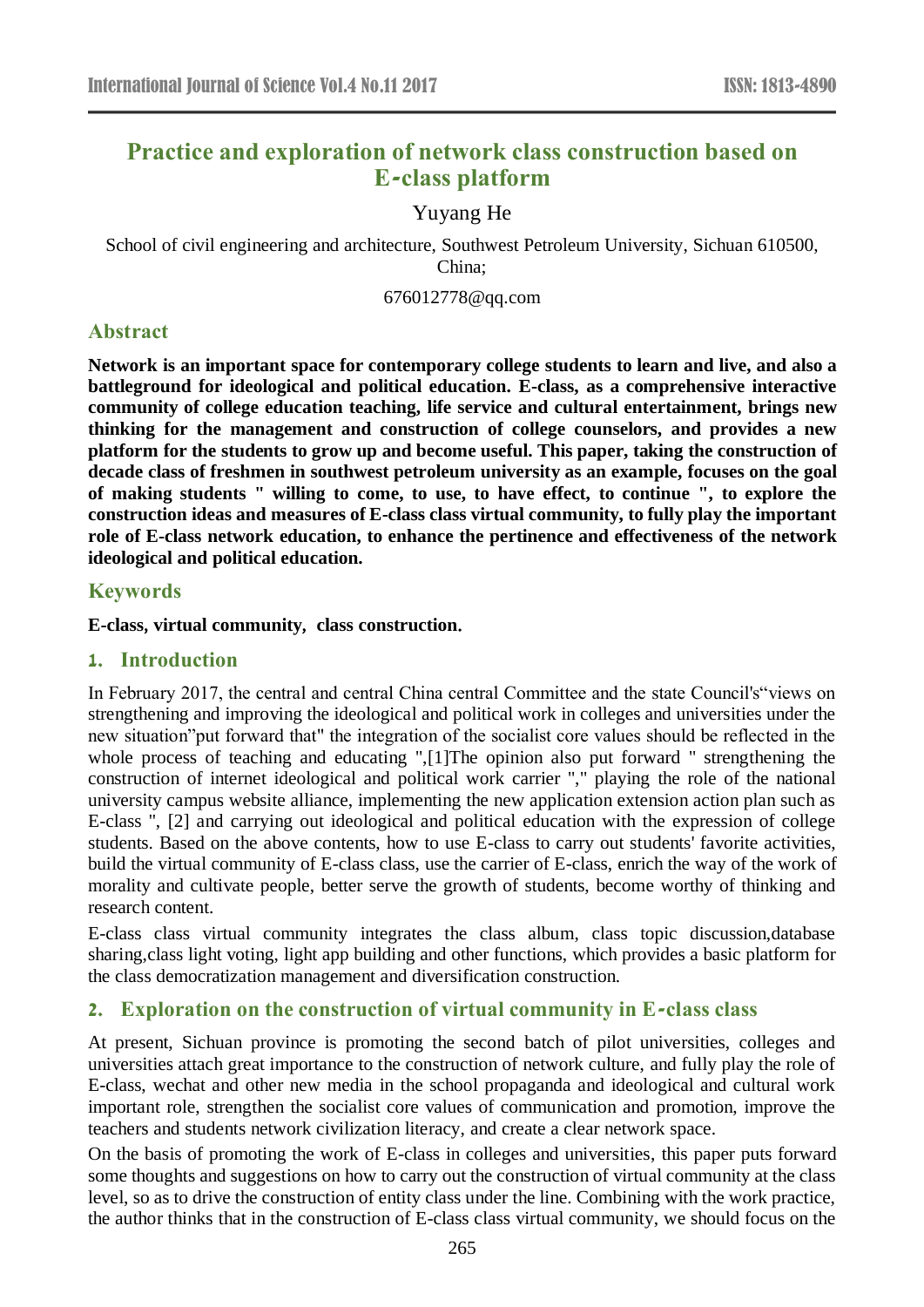problem, focus on how to let the students like to use E-class, how to make the E-class class construction effective and sustainable for the goal, to achieve the online E-class class construction, the line offline entity class construction enriches online E-class activities, forms a virtuous circle, the line goes offline, for the students to grow up and become good service.

### **3. The practice of virtual community construction in E-class class**

#### **3.1 Innovative extension ways to enhance the use of stickiness in students' E-class**

In the rapid development of the internet today, the popularity of smart phones and the emergence of various applications, for the life of young students has brought great convenience. [3] " E-class" how to become one of the diversified choices of students, to attract students to come, not to reject. Two ways can be adopted, one is to seize the new entrance opportunity, seize the network education position, the second is to innovate the class management mode, to stimulate the full sense of the hero. **3.1.1 Seize the new entrance opportunity, seize the network education position**

Attracting students to take the initiative to E-class, the first entry is the key, the new entrance is an important opportunity. Before the new students enter the school, the freshmen's professional classes are set up in advance. Take the freshmen before, the orientation, the beginning of the beginning of the three important time nodes, planning the E-class activities, to seize the first machine to attract students to actively use the E-class.

The class construction on the E-class line led the construction of the entity class under the line, turning the wall into a bridge and turning me into us. Attract more students willing to surround the E-class class virtual community, common growth.

#### **3.1.2 Innovating the class management mode to inspire the full - character consciousness**

To achieve the students willing to come, the initiative to achieve the goal, need to stimulate the students' sense of hero. There are obvious deficiencies in the traditional class leadership model, the combination of the line offline management mode, entity class construction elected monitor, league group secretary and six class Committee, six class leaders recruited their own online management group, each group to be responsible for different construction of the plate. True realization of all staff in the E-class, everyone can be a class Committee. So that students can find a sense of belonging to the class, awakening the willing to come the internal power.

#### **3.2 Take the student's demand as the guide, form the path dependence that E-class uses**

The students' dependence on E-class path dependence and the students' actual needs can be satisfied. the loyalty and frequency of students' use of E-class depend on the cultivation of counselors. Combining with the existing functions of E-class and the actual needs of students, the construction of E-class class virtual community should start from the following two points, one is the demand of students for the convenience of campus life; Second, students want a democratic class atmosphere demand.

### **3.2.1 To borrow the school resources of qingyingyong to meet the demand of students for convenience**

First of all, in the convenient aspect, with the help of the existing qingyingyong, through the introduction of theme class meeting, organizing students to preach and other ways to give students the use of propaganda and explanation function, so that students better and more skilled access to the school provided the convenient resources of the E-class platform.

#### **3.2.2 To use the class lightly to vote, to meet the students' needs of the democratic class atmosphere**

Every student is eager to learn life in a democratic and friendly class environment. Class Committee election in class, can use the E-class class light vote, voting results is to be checked, fair and open justice, save time and effort peace of mind. The class Committee, in peacetime, collect, class meal, class competition, and other opinions on the collection, can also use the E-class class light vote, efficient and efficient scientific solution of class chores, to a great extent resolved the various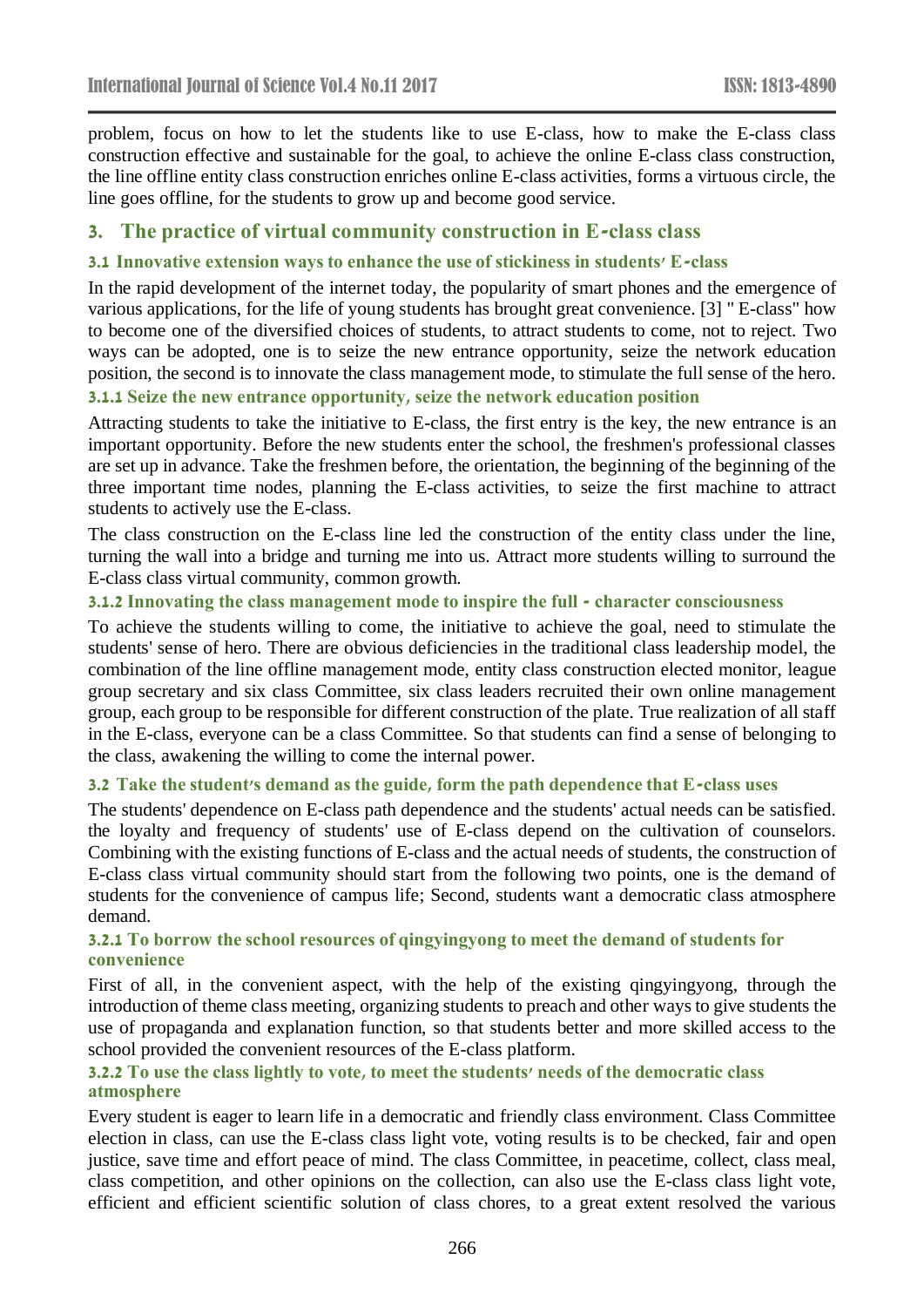conflicts. Let the students feel the democratic autonomy of the E-class class, thus increase the degree of favor, like to use E-class, to form a path dependence.

#### **3.3 Create the network cultural products, realize the ideological guidance to the students**

The traditional to instill education does not have a good educational effect, through the E-class class virtual community, the educational idea into the network culture products, through the network cultural products to achieve the purpose of education, so as to " moisten things silently, spring weathering rain" the effect of educating people. Through the work practice, the paper summarizes the three types of cultural product model, such as instructor posts, theme text and video push.

#### **3.3.1 To speak with the students at any time through the network of counselor**

In view of the various problems of college students in different periods, in the study of various problems in life, counselors use the way to publish articles in the way of seam, and to keep a dialogue with students across time and space. The virtual community in E-class class facilitates the establishment of equal teacher-student relationship, leading students to express their feelings, helping students to ease their emotions, awakening students' learning goals, and setting up reasonable values and career outlook.

#### **3.3.2 Recessive education is realized through the theme text and online activities**

Grasping the important time nodes, hot events, making the theme text and line and offline activities are also an important way to realize the ideological guidance. Through the important time nodes and hot events, push the theme text and text to the class students, the launch line activities, can let students take the initiative to practice, to identify, to spread, to influence, in the activities to achieve recessive education.

#### **3.4 Normalization and dynamic management mode, so that the construction of virtual community in E-class class can be sustainable**

The new media is a new thing, the young students' enthusiasm for it is easy to gather, and easy to lose. To maintain the socialist core value to promote the long-term attraction of young students, from the perspective of first-line counselors, can be closely combined with the construction of classroom network culture, can be closely combined with the construction of normal chemical wind. The formation of the class E-class culture, let students have the motivation to participate in the construction of class culture. The sustainable development of the construction of the virtual community in E-class class should be closely combined with the construction of the normal style of the class.

### **4. The experience and prospect of virtual community construction in E-class class**

Needless to say, using the E-class platform to carry out the management and construction of class virtual community is obvious to understand the students' dynamic and guide the students' growth. " do good ideological and political work in colleges and universities, because of things, because of time into, because of circumstances and new. "[4] E-class work also needs to follow this idea, not only to use the network articles, theme and text to tell good Chinese story, to lead the students thought, but also to pay attention to change and innovation according to the time and the situation changes. According to the process of students' learning and growth, the content and method of optimizing the work of E-class are constantly adjusted.

E-class class virtual community construction is only a means of class management, it is not the whole class construction, the face-to-face communication between teachers and students is still essential. Only on the basis of the traditional class management, to give full play to the advantages of the network E-class platform, can ideological and political education work to achieve greater effectiveness.